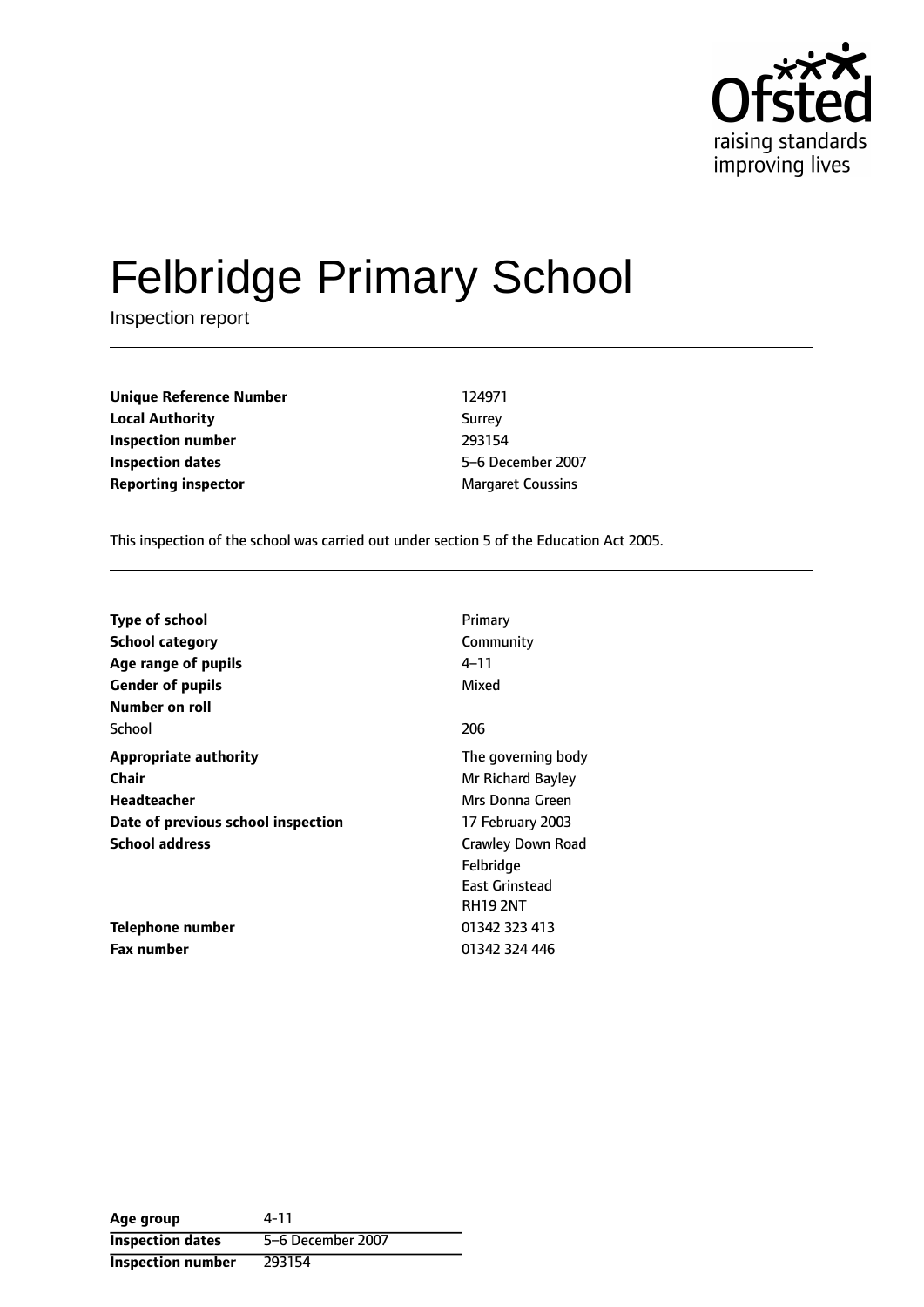.

© Crown copyright 2007

#### Website: www.ofsted.gov.uk

This document may be reproduced in whole or in part for non-commercial educational purposes, provided that the information quoted is reproduced without adaptation and the source and date of publication are stated.

Further copies of this report are obtainable from the school. Under the Education Act 2005, the school must provide a copy of this report free of charge to certain categories of people. A charge not exceeding the full cost of reproduction may be made for any other copies supplied.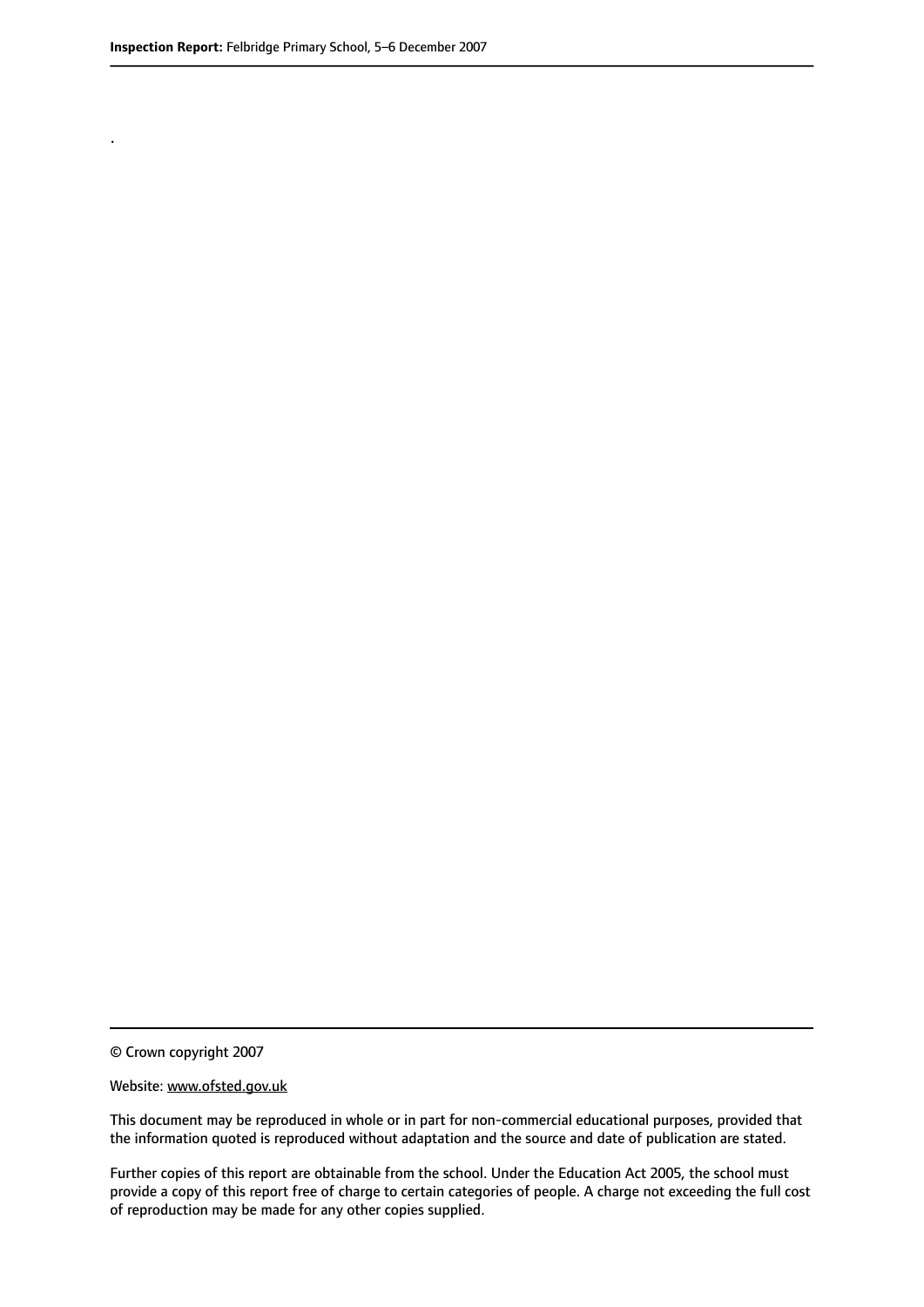# **Introduction**

The inspection was carried out by two Additional Inspectors.

## **Description of the school**

Felbridge is a smaller than average sized primary school. It serves an area of mainly private housing and the majority of pupils come from favourable backgrounds. The proportion of pupils who are eligible for free school meals is well below average as is the percentage from minority ethnic groups. The proportion of pupils with learning difficulties or disabilities is slightly above average.

## **Key for inspection grades**

| Grade 1 | Outstanding  |
|---------|--------------|
| Grade 2 | Good         |
| Grade 3 | Satisfactory |
| Grade 4 | Inadequate   |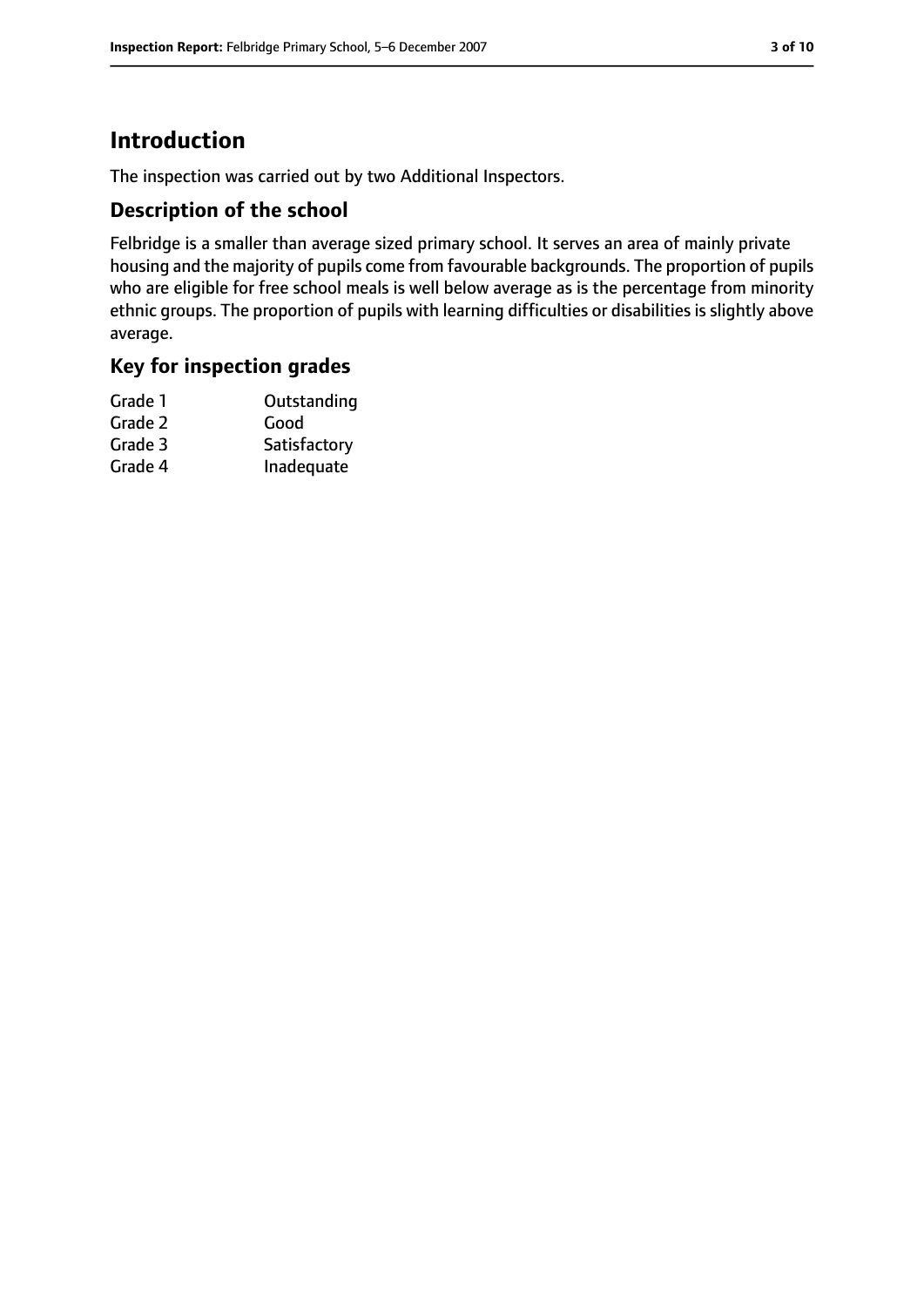# **Overall effectiveness of the school**

#### **Grade: 2**

This is a good school where parents agree that there is not only a good emphasis on academic achievement, but also on developing the whole child, so that pupils are well equipped for later life. There is a strong work ethic and a caring ethos. Pupils think their school is good and enjoy learning.

The senior leadership team have been very successful in creating a school where standards are above average and all pupils achieve well. There is a clear evaluation of the work of the school and challenging targets have been set for further improvement. Standards in national tests are above average by the end of Year 2 and Year 6. Pupils do particularly well in English, because there has been a focus on raising standardsin thissubject through quality marking and discussion with pupils on how well they are doing and what they need to do next.

The quality of teaching and learning is carefully monitored so that it is consistently good across the school. New staff are supported effectively by those who are more experienced. Most lessons move at a brisk pace and the purpose of each lesson is carefully explained. Pupils say that they learn most when they are allowed to find things out for themselves and teachers let them 'get on with it'. The school has correctly identified that such opportunities for investigative and independent work are limited in its otherwise good curriculum and plans are established to extend them.

Much emphasis is put on pupils' personal development. As a result, behaviour is exemplary and pupils work and play well together and feel safe and free from bullying. Pupils have a good understanding of keeping healthy. They are proud of their work in the local community and of how well they all get along together. Although they learn about other countries in lessons such as religious education and geography, there are not enough opportunities for pupils to fully explore the cultures of others so that they can appreciate what it is like to live in a multicultural society.

The school faces challenges in the future, as there will be staff changes in the new term. This is fully acknowledged by the senior leadership team and the governors, who are working to tackle this issue. There is good capacity to improve further as demonstrated by the drive to raise and maintain standards and ensure that pupils' personal development is not overlooked. There were no specific issues identified as needing improvement at the previous inspection, but the senior leaders have identified what they judge to need improving and have been successful in tackling these issues.

# **Effectiveness of the Foundation Stage**

## **Grade: 2**

Children in the Reception class make a good start to their schooling. They settle very quickly into routines and make friends easily because they feel safe and welcome. The staff plan tasks and activities that cover all the areas of learning and children make good progress. By the time they enter Year 1, they have reached standards that are above those normally seen, especially in their personal development. Children make good progress in early reading and writing skills because there are many opportunities to practise these. The classroom is well organised and provides a stimulating learning environment.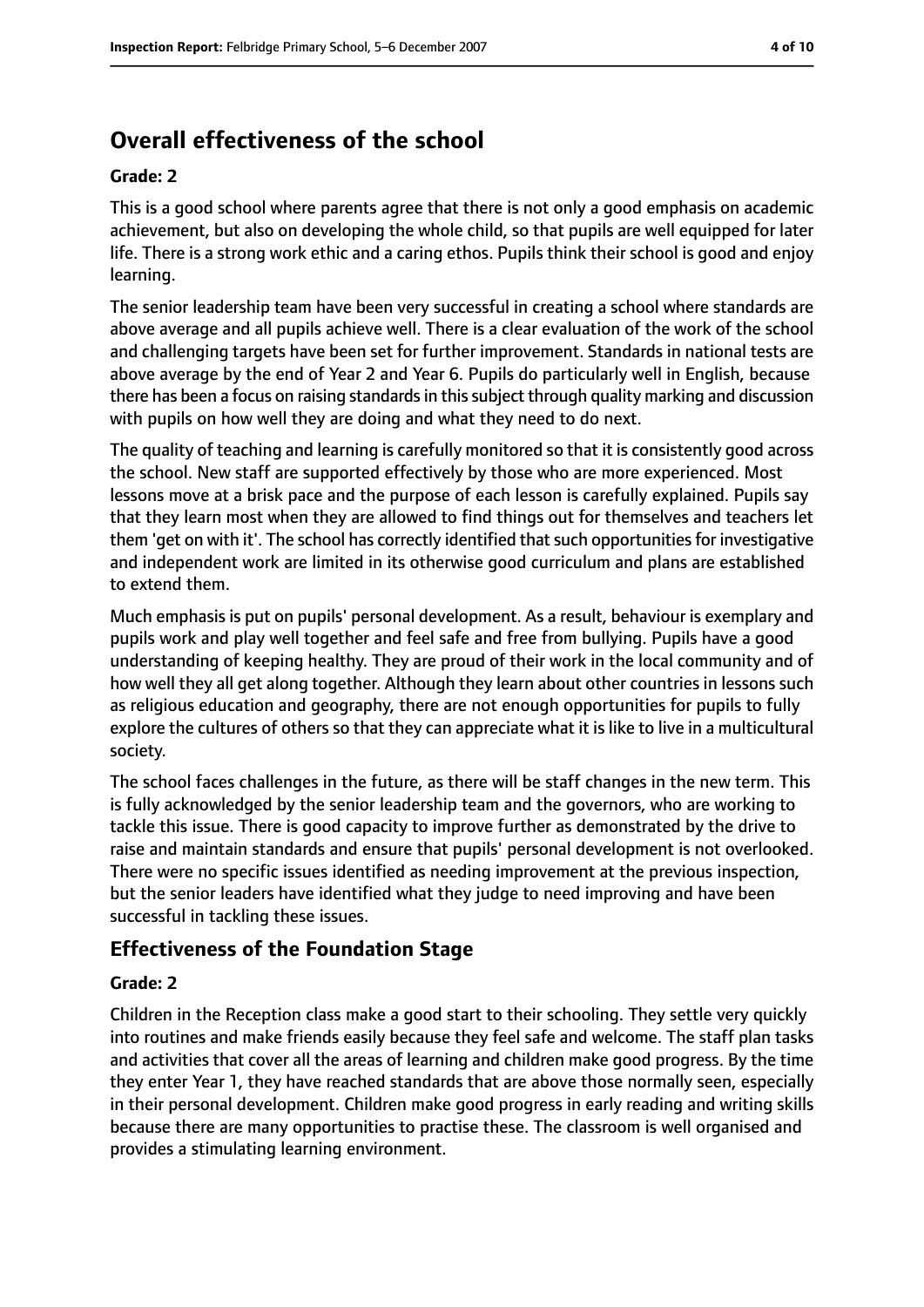# **What the school should do to improve further**

- Provide more opportunities for pupils to learn through investigation, decision making and pursuing their own ideas.
- Widen the multicultural aspects of pupils' learning so that they develop a deeper understanding of the cultures of others.

# **Achievement and standards**

## **Grade: 2**

When pupils join the school they have skills and knowledge that are above those expected for their age and they have a positive attitude to learning. National test results at the end of Years 2 and 6 have been consistently above average in all subjects and they remain so currently. The school's own data shows that all pupils, whatever their ability, make good progress and achieve well. The vast majority of pupils make at least the expected progressin English and mathematics and many exceed this. Pupils with learning difficulties and disabilities achieve well because the school has a policy of intervening early so that any gaps in skills and knowledge are quickly identified and effective programmes put in place so that pupils can soon catch up. The school has set challenging targets for the national tests in 2008 and is on track to achieve these.

# **Personal development and well-being**

## **Grade: 2**

Pupils' spiritual, moral, and social development is good. Their cultural development is satisfactory. Pupils report that they enjoy learning and there are lots of extra things for them to do. Consequently, attendance is above average and their behaviour is exemplary. Pupils develop a good understanding of keeping healthy and safe and many talk about the importance of a balanced diet. Even the youngest children know that moderation is desirable because, as one said, 'Too many sweets make holes in your teeth.' Pupils have a good understanding about working in a community and the school council takes a leading role in making decisions in the school. They are especially proud of campaigning for more equipment in the playground to make exercising fun. Pupils enthusiastically and skilfully take on responsibilities within the school community including the pairing of Year 6 with the Reception children as reading partners. All pupils are well prepared for the next stage of their education. The school has been less successful in helping pupils to a clear understanding about living in a multicultural society.

# **Quality of provision**

# **Teaching and learning**

## **Grade: 2**

Pupils of all ages make good progress because teaching is good across the school. The senior leadership team have been particularly successful in ensuring this consistency in quality. The purpose of each lesson is shared with pupils so that they know what they will be learning. Some pupils are beginning to assess for themselves how well they are doing because teachers explain clearly what they are looking for and give good guidance on how work could be improved. Most lessons move at a brisk pace and this enables pupils to make good progress. There are times, however, when teachers talk for too long and pupils are keen to get on and so become a little fidgety. As one child said, 'We'd like it if teachers do what they need to do, give us the point, then move on.'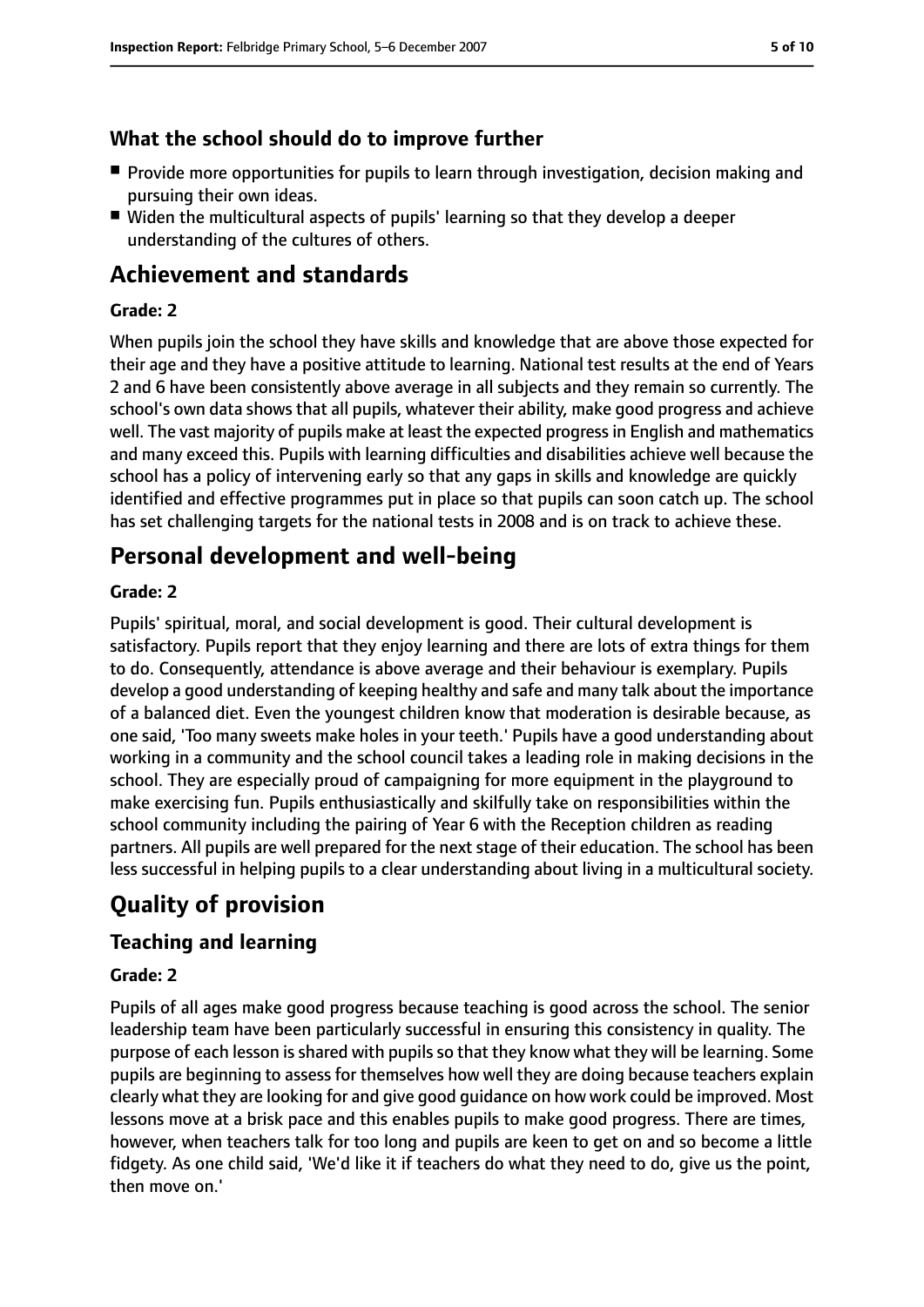## **Curriculum and other activities**

#### **Grade: 2**

The school provides a good curriculum that is enriched effectively with extra activities. The pupils talk excitedly about the trips they have been on and look forward to the residential visit in Year 6. They enjoy lessons, especially those that involve investigating ideas for themselves and those where there are lots of practical activities. The school recognises this and is planning to extend the curriculum further to enable pupils to pursue their own interests whilst still acquiring the basic skills necessary to prepare them for the next stage of their education. Pupils appreciate the wide range of after school clubs that help them keep fit and healthy, and those where they can learn other skills such as cooking. They are particularly proud of their sporting achievements when they compete against and with other schools. They also enjoy the musical activities that enable them to perform in the local community and beyond.

### **Care, guidance and support**

#### **Grade: 2**

The school takes good care of its pupils. One parent wrote, 'The staff at Felbridge are special because they care about the children and provide a supportive and nurturing environment in which to learn.' The arrangements for safeguarding all pupils are well established and effective. Regular risk assessments and health and safety checks are carried out to ensure that the school is a safe and welcoming environment. The information from the accurate tracking system is used effectively so that targets can be given to pupils in English and mathematics. Although these are not always written down, pupils know what they are and most have a good understanding of how to improve their work and reach higher standards.

# **Leadership and management**

#### **Grade: 2**

The school is well led and managed. Staff are supported by a good governing body which understands the challenges facing the school with the imminent staff turnover. There is a shared drive to maintain the high standards and good provision by working together and keeping the needs of all pupils at the forefront of the school's work. As a result, pupils achieve well in their work and make good gains in their personal development. All aspects of the school's work are evaluated effectively and the school has formed good working partnerships with local schools. This has resulted in the transition from pre-school to Felbridge and beyond being as smooth as possible and pupils being comfortable with the process. Subject managers have a good knowledge of the curriculum area they are leading and have made plans to improve further. Many of them are new to their posts and, although it is too early to accurately assess their impact on school improvement, a good start has been made.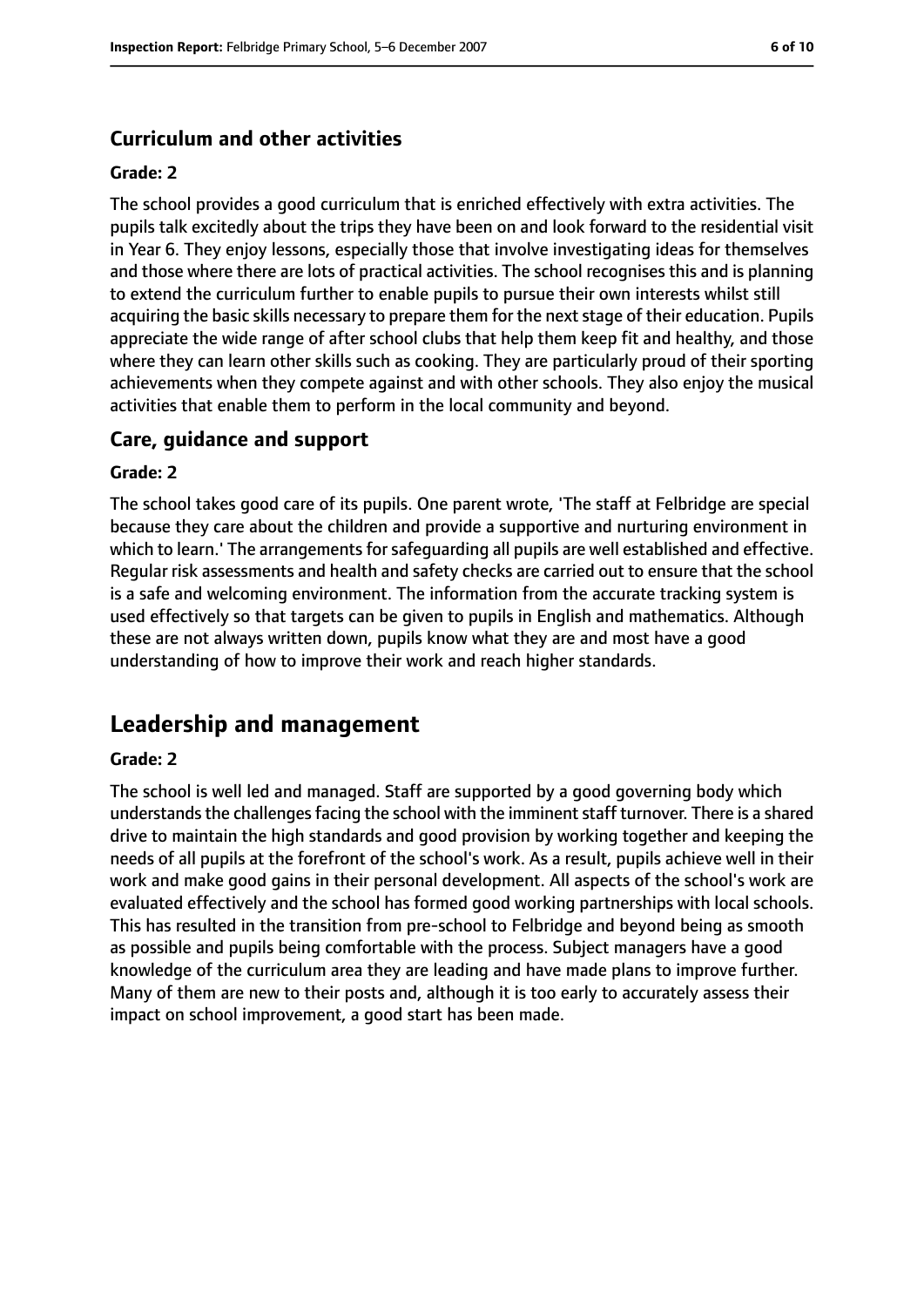**Any complaints about the inspection or the report should be made following the procedures set out in the guidance 'Complaints about school inspection', which is available from Ofsted's website: www.ofsted.gov.uk.**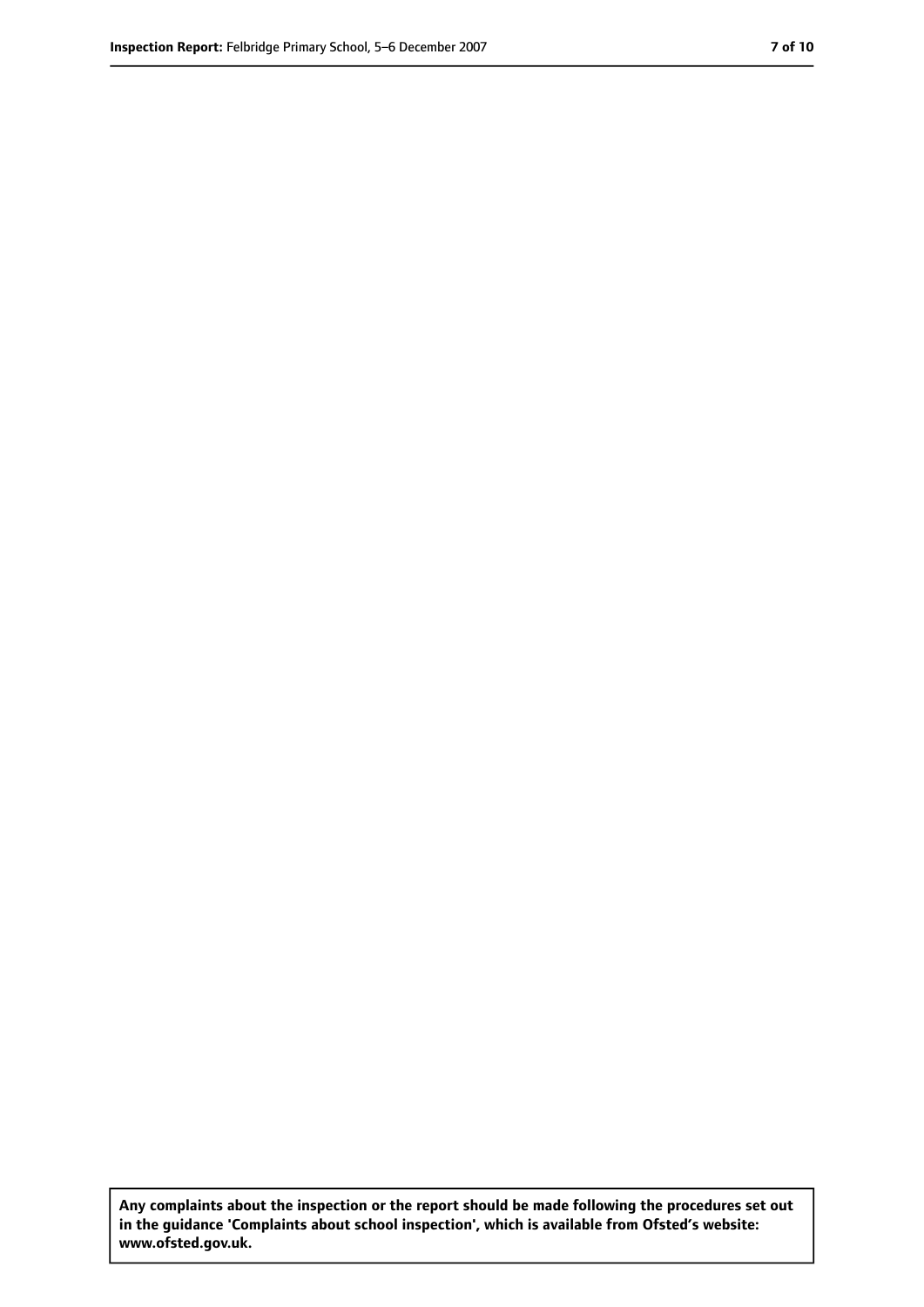#### **Annex A**

# **Inspection judgements**

| $^{\backprime}$ Key to judgements: grade 1 is outstanding, grade 2 good, grade 3 satisfactory, and | <b>School</b>  |
|----------------------------------------------------------------------------------------------------|----------------|
| arade 4 inadequate                                                                                 | <b>Overall</b> |

# **Overall effectiveness**

| How effective, efficient and inclusive is the provision of education, integrated<br>care and any extended services in meeting the needs of learners? |     |
|------------------------------------------------------------------------------------------------------------------------------------------------------|-----|
| Effective steps have been taken to promote improvement since the last<br>inspection                                                                  | Yes |
| How well does the school work in partnership with others to promote learners'<br>well-being?                                                         |     |
| The effectiveness of the Foundation Stage                                                                                                            |     |
| The capacity to make any necessary improvements                                                                                                      |     |

## **Achievement and standards**

| How well do learners achieve?                                                                               |  |
|-------------------------------------------------------------------------------------------------------------|--|
| The standards <sup>1</sup> reached by learners                                                              |  |
| How well learners make progress, taking account of any significant variations between<br>groups of learners |  |
| How well learners with learning difficulties and disabilities make progress                                 |  |

# **Personal development and well-being**

| How good is the overall personal development and well-being of the<br>learners?                                  |  |
|------------------------------------------------------------------------------------------------------------------|--|
| The extent of learners' spiritual, moral, social and cultural development                                        |  |
| The extent to which learners adopt healthy lifestyles                                                            |  |
| The extent to which learners adopt safe practices                                                                |  |
| How well learners enjoy their education                                                                          |  |
| The attendance of learners                                                                                       |  |
| The behaviour of learners                                                                                        |  |
| The extent to which learners make a positive contribution to the community                                       |  |
| How well learners develop workplace and other skills that will contribute to<br>their future economic well-being |  |

# **The quality of provision**

| How effective are teaching and learning in meeting the full range of the<br>learners' needs?          |  |
|-------------------------------------------------------------------------------------------------------|--|
| How well do the curriculum and other activities meet the range of needs<br>and interests of learners? |  |
| How well are learners cared for, guided and supported?                                                |  |

 $^1$  Grade 1 - Exceptionally and consistently high; Grade 2 - Generally above average with none significantly below average; Grade 3 - Broadly average to below average; Grade 4 - Exceptionally low.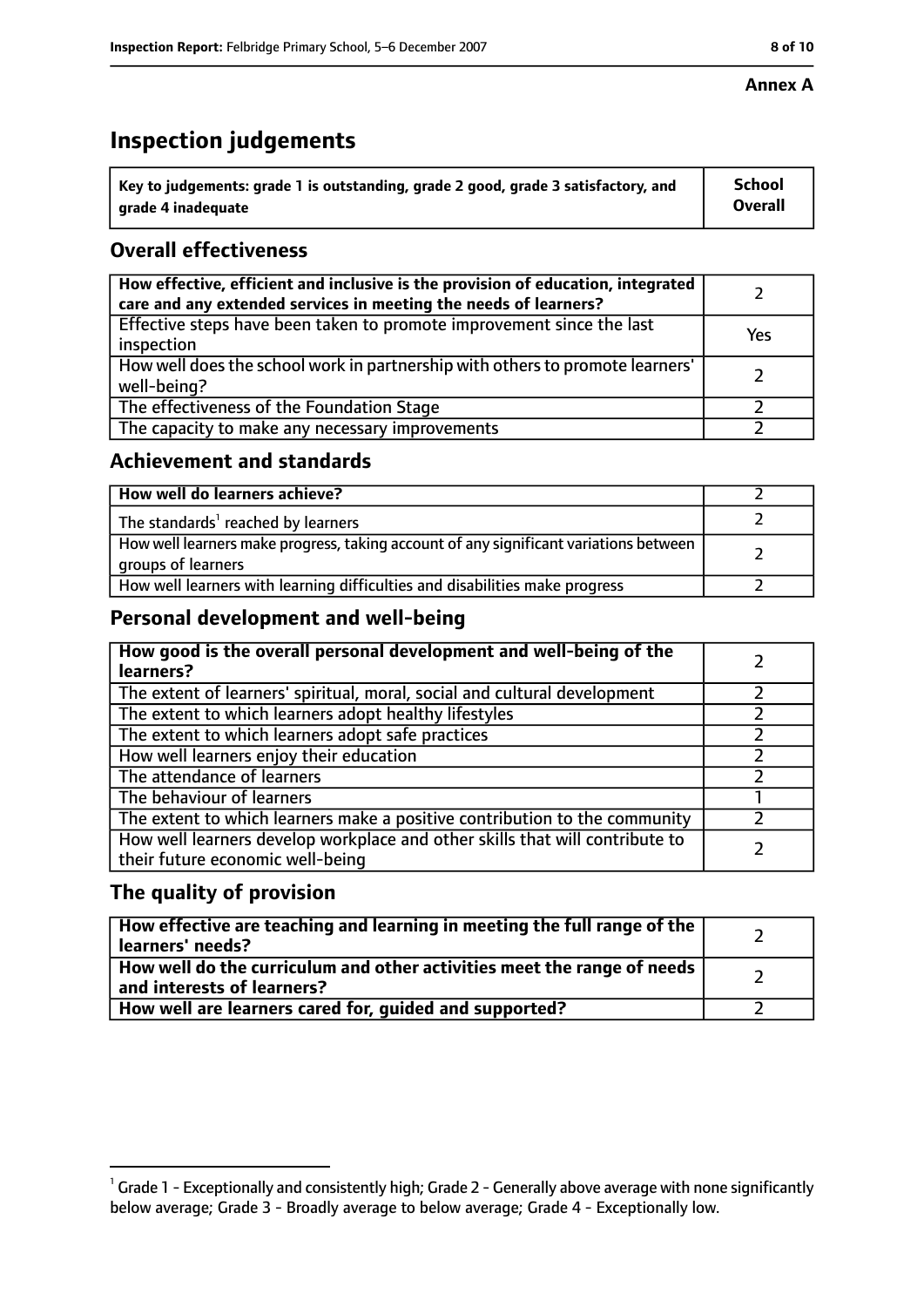# **Annex A**

# **Leadership and management**

| How effective are leadership and management in raising achievement<br>and supporting all learners?                                              |     |
|-------------------------------------------------------------------------------------------------------------------------------------------------|-----|
| How effectively leaders and managers at all levels set clear direction leading<br>to improvement and promote high quality of care and education |     |
| How effectively leaders and managers use challenging targets to raise standards                                                                 |     |
| The effectiveness of the school's self-evaluation                                                                                               |     |
| How well equality of opportunity is promoted and discrimination tackled so<br>that all learners achieve as well as they can                     |     |
| How effectively and efficiently resources, including staff, are deployed to<br>achieve value for money                                          | 7   |
| The extent to which governors and other supervisory boards discharge their<br>responsibilities                                                  | 7   |
| Do procedures for safequarding learners meet current government<br>requirements?                                                                | Yes |
| Does this school require special measures?                                                                                                      | No  |
| Does this school require a notice to improve?                                                                                                   | No  |